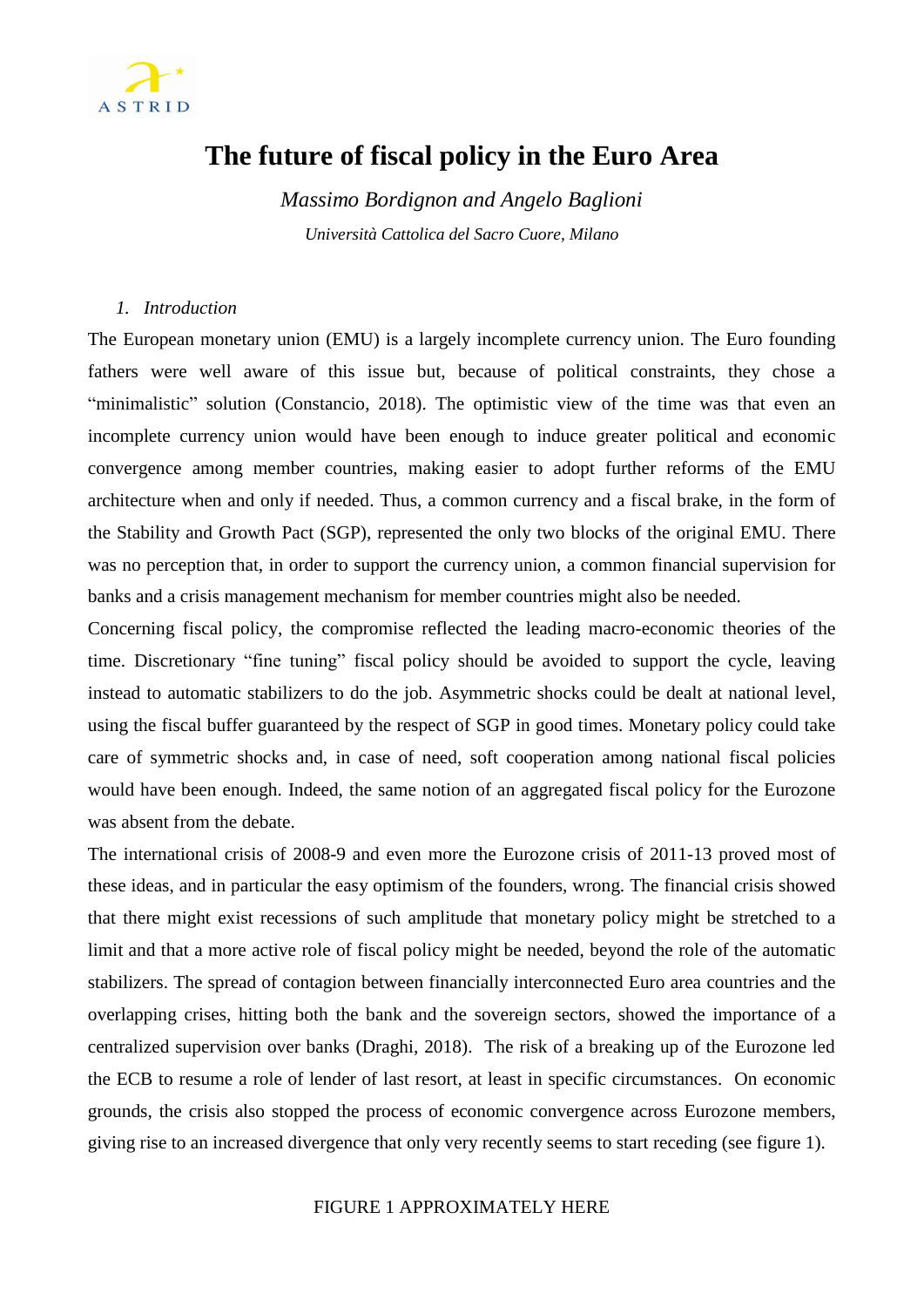### *2. The limits of the European fiscal framework*

The Eurozone took several steps to address these pitfalls. The most important progress have been made in the banking sector, where a single supervisory mechanism and a common resolution system have been introduced. However, it should be stressed that these steps are still largely incomplete. The lack of a common fiscal backstop for the banking sector and of a common deposit insurance system leaves still open the risk of bank runs and of capital flights in case of a new financial crisis, challenging the integrity of the Euro area. The proposal of establishing a more comprehensive Capital Markets Union is still in its infancy.

Concerning fiscal policy, the progress made so far is even more limited. The main innovation has been a further strengthening of fiscal rules, with the introduction of an international treaty, signed by all the Euro area countries, the Fiscal Compact, and the revision of the SGP, strengthening the role of the European Commission in enforcing the rules. A second innovation has been the introduction of the European Stability Mechanism (ESM), as the result of another international treaty across the Eurozone countries. The ESM provides financial support to Euro countries in trouble, in exchange of strict conditionality. However, the ESM is not a tool for macro-fiscal management, but a fund of last resort. It can only intervene in very specific circumstances, namely when a member country has lost access to financial markets, after a technical judgement by the Commission and the ECB on the sustainability of its debt, and with decision rules that require the unanimity of lenders<sup>1</sup>. Financial assistance takes the form of a loan (not a grant) at favourable interest rates, reimbursable over a long period<sup>2</sup>.

The strengthening of the SGP finds little justification in the crisis itself, in the sense that it would be difficult to argue that lack of discipline in controlling public finances were the main cause of the Euro crisis. With the exception of Greece, lack of control of the banking sector, the emergence of private debts and the accumulation of internal and external imbalances are much more obvious culprits (Baldwin and Giavazzi, 2015). Indeed, some of the countries more damaged by the crisis presented the best results in terms of public finance just before the Euro crisis hit. In 2007, for example, public debt to GDP was, respectively, 65% in Portugal, 36% in Spain and 25% in Ireland, well below the Euro average. Even Italy, another high debt country, had managed to reduce debt over GDP down to 103% just before the crisis hit.

 $1$  Except in exceptional cases.

<sup>&</sup>lt;sup>2</sup> So far, 5 countries have had access to ESM programs, Greece, Ireland, Spain, Portugal and more recently Cyprus.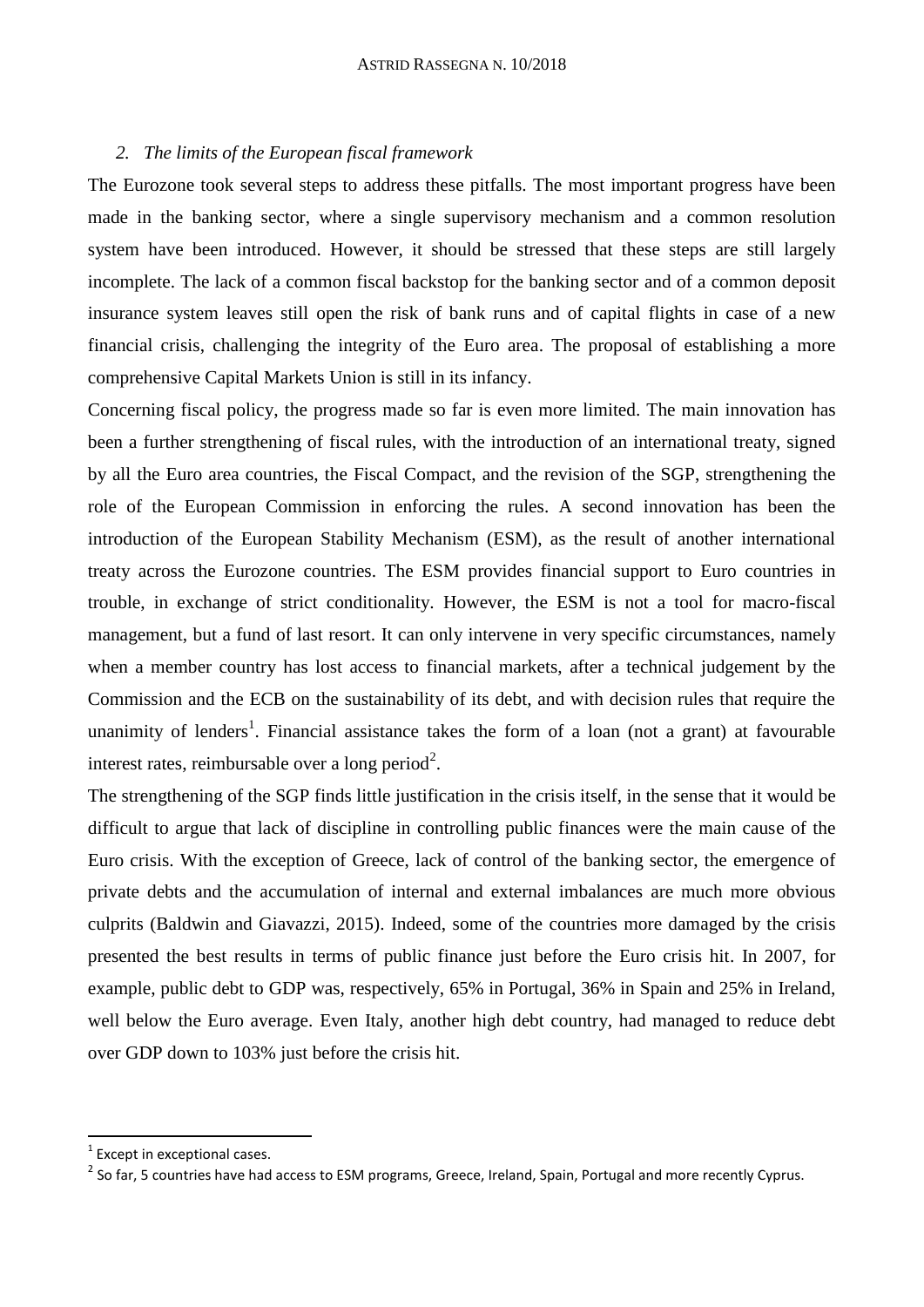The revision and strengthening of the fiscal rules have been accompanied by some attempts to improve coordination of fiscal and economic policies. The European semester was introduced in order to increase coordination of fiscal policies, and the new Macro-Economic Procedure has been set up to avoid the formation of imbalances and to increase convergence of economic policies. However, both tools have no real teeth. The macro-imbalance procedure is difficult to enforce because, differently from fiscal budget aggregates, it is harder to pinpoint the specific responsibility of a country on several macro indicators. The Commission's Country Specific Recommendations, when touching upon issues outside the fiscal area, are just suggestions and they are treated as such by member countries. Finally, the SGP is a fiscal brake, not a tool for aggregate fiscal management. It contains several provisions to shape the fiscal adjustment required for a country, taking into account its position in the economic cycle; however, it only looks at each country in isolation, discarding the potential fiscal spill-over effects across countries. Thus, no country, when deciding its own fiscal policy, takes into account the effects of its choices on the other countries, leading to potentially sub-optimal Nash equilibria, in particular in those situations in which fiscal spill-overs are important.

# FIGURE 2 APPROXIMATELY HERE

These problems have been made painfully clear during the 2011-13 recession. A more coordinate fiscal response would have probably alleviated the hardship of the recession in the crisis-hit countries; but the simultaneous fiscal consolidation of all countries, including those that did not need it, made things worse. Figure 2, taken from EFB (2018), illustrates this point. The figure plots the aggregate fiscal stance of Eurozone (defined as the sum of the variations in structural primary fiscal balances of Euro countries) against the difference between potential and actual output for the area. The figure illustrates how fiscal policy has been strongly pro-cyclical in those years, aggravating the general recession of the area. Indeed, according to the estimates by Veld (2013) and Rannenberg et al. (2015), fiscal consolidation in 2011-13 has caused a loss in the Euro area GDP between 8% and 20% with respect to a baseline scenario, depending on the countries.

These macro-economic failures become even more worrying when one considers the mechanisms in place to cushion economic shocks in the Euro area. The Euro area lacks, or it has only to a limited extent, a number of mechanisms that in other currency unions smooth the impact of region-specific shocks, reducing consumption less than the fall in GDP, such as: intergovernmental transfers,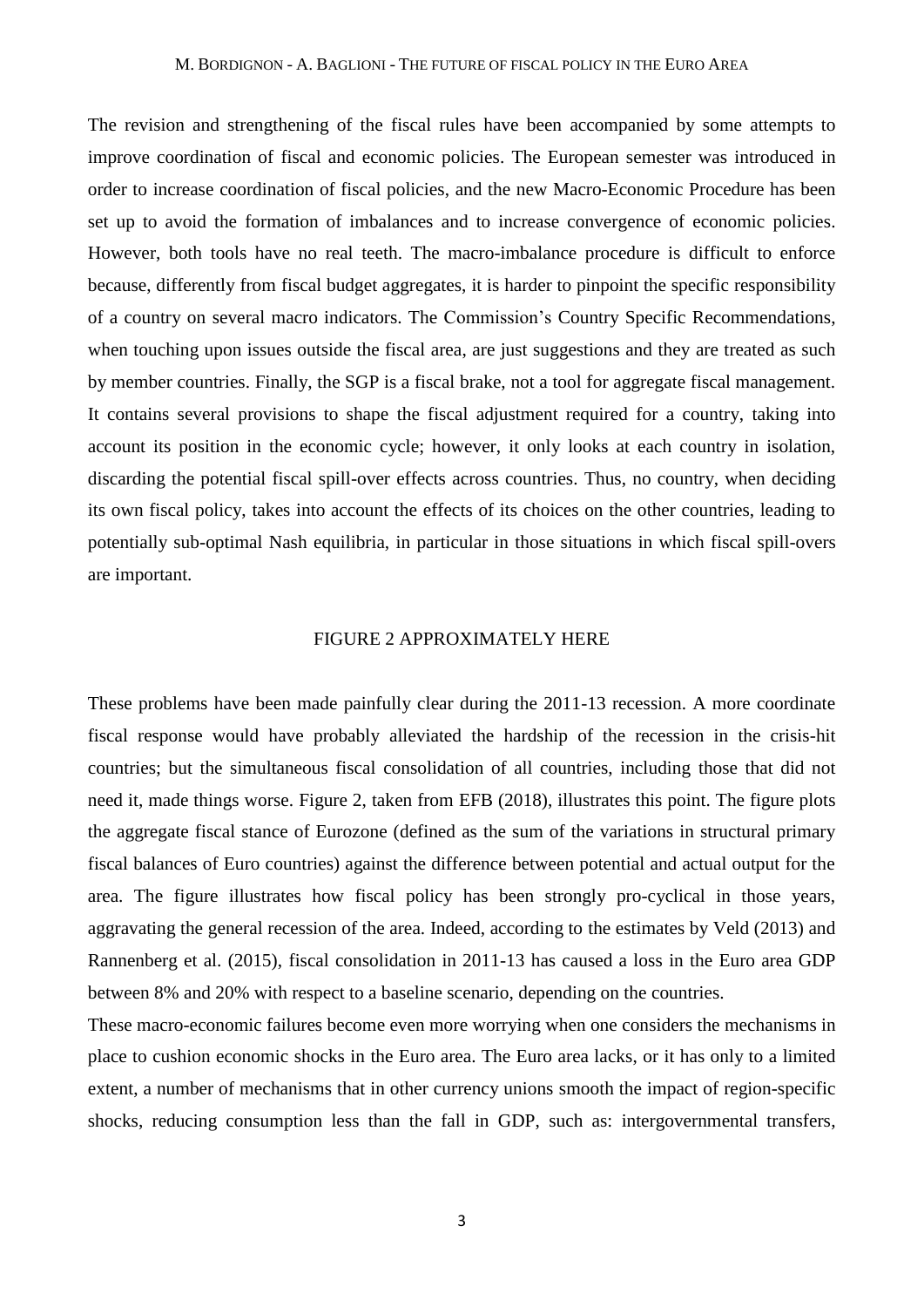federal income taxes and private sector risk sharing<sup>3</sup>. Indeed, a number of studies (e.g. Alcidi and Thirion, 2017), comparing the Euro area with the US, document that in the latter risk sharing is both higher and accomplished with different means than in the former. Surveying this literature, Milano and Reichlin (2017) conclude that country specific GDP shocks are smoothed by 57% in the USA, but only by 29% in the Eurozone<sup>4</sup>. Not only, but while capital income from cross border asset ownership provides most insurance in the US, in the Eurozone this channel is much more limited (62% versus 24%, respectively, according to an old report by the European Commission (2007)). The bulk of insurance in the Euro area comes from the domestic public sector, and of course when this is fiscally constrained, insurance can only be limited. Completing the Banking Union and establishing a Capital Market Union will certainly increase the importance of the private sector channel in the Euro area. However, this process might take several years. Moreover, some evidence (Furceri and Zdzienicka, 2015) suggests that this channel is less effective during severe downturns, when credit markets are constrained. Private sector risk sharing can also turn pro-cyclical in downturns and it is more effective when working in conjunction with public sector risk sharing (Kalemli-Ozcan et al., 2014).

## *3. Why we need a common fiscal capacity*

**.** 

Those are the main reasons why, starting with the Five Presidents' Report (2015), academic experts, some Eurozone member governments, the European Commission and many international organizations have all argued for the introduction of a "common fiscal capacity", or a macroeconomic stabilization mechanism for the Euro area. The mechanism should be able to provide fiscal ammunitions to support monetary policy in case of large symmetric shocks and provide insurance to member countries in case of asymmetric shocks. The fact that monetary policy is already constrained by the "zero lower bound" in the Eurozone, and it is likely to remain such for a long time, adds some urgency to the proposal.

A diriment question, over which there is still debate between economists and member countries<sup>5</sup> related to the introduction of a "common fiscal capacity", it is how important are business cycle shocks for the Euro area and which is the degree of synchronization of the economies of member countries. The 2008-9 crisis was certainly exceptional and one could argue that if " normal" shocks in the Euro areas were limited, there was little point in introducing another fiscal instrument beyond

 $3$  Even labor mobility across Euro countries, an admittedly long run insurance mechanism, it is much lower – although increasing – in the Eurozone than in other currency unions.

<sup>&</sup>lt;sup>4</sup> Approximately, this is the ratio of the covariance between growth rates of country-specific consumptions and GDP to the sample variance of GDP growth rates.

<sup>&</sup>lt;sup>5</sup> See Campos et al. (2018) for a recent meta-analysis that summarizes the macroeconomic literature on the synchronization of the shocks in the Euro area.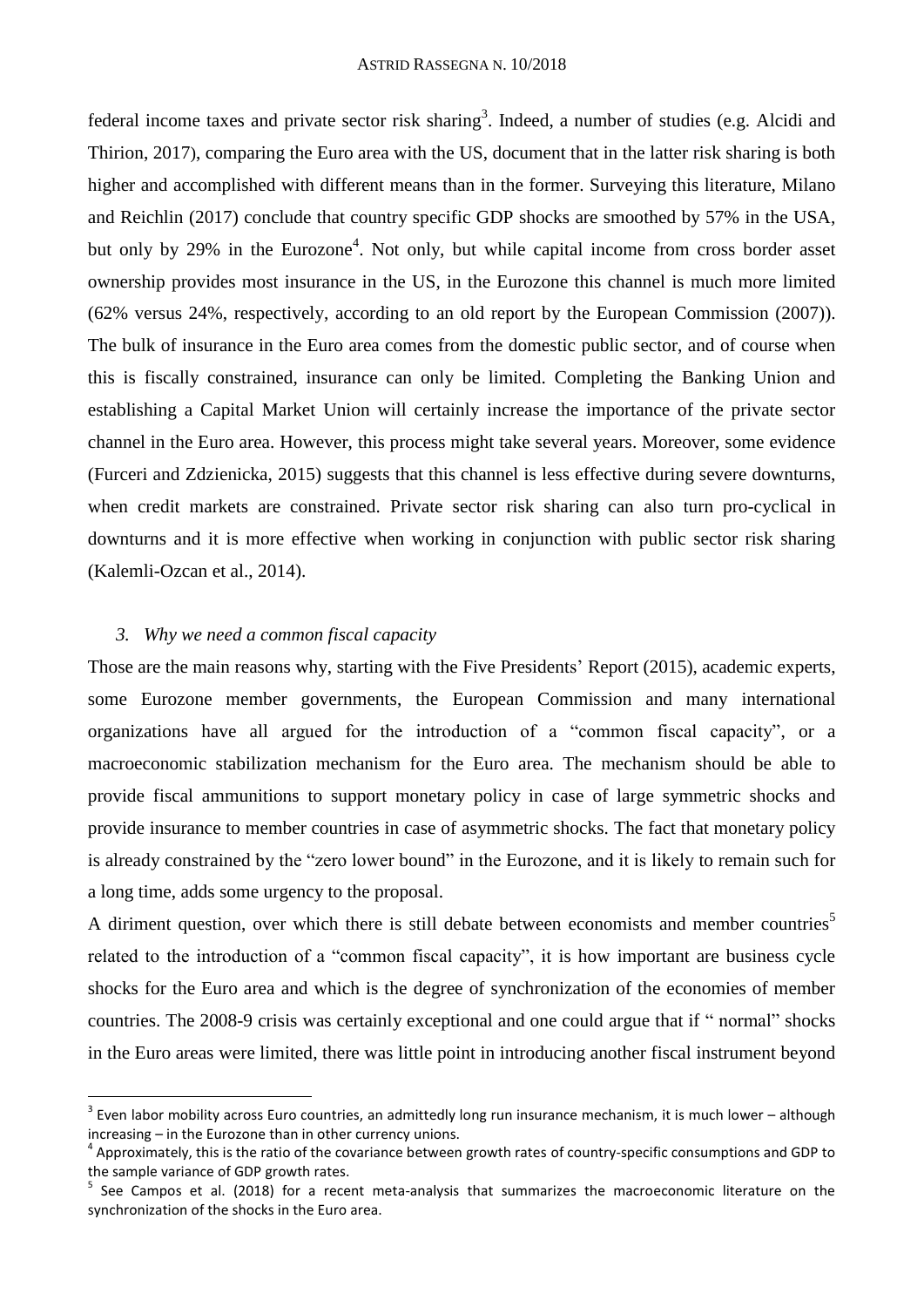what national governments can already do and what the common monetary policy can also do. However, data analysis does not seem to confirm this rosy view (EFB, 2018). Since early 2000s, the average magnitude of output gap fluctuations in the Euro area has been close to 2% of GDP and in several cases has exceeded 3% of GDP. Moreover, aggregate volatility is smaller than fluctuations at national level. Disparities between Member States' output gaps exceeded 2% of GDP in normal times and almost doubled during the crisis. Bi-lateral cross-country correlation of output gaps is on average close to 60%, but with large heterogeneity, ranging from zero to 90%, depending on the countries under consideration.

This suggests quite substantial economic reasons to support the introduction of a common fiscal capacity in the Euro area. However, there are also political reasons. We leave in democracies. Shocks of the magnitude that several Euro countries in the periphery have experienced during the recent crisis are bound to create anxiety and revolt in the public opinion, in addition to leaving long term scares in the economies. The European Union and the Euro are easy scapegoats for politicians relying on this discontent. Political backlash and reform reversal become a possibility, threatening the survival of the Euro project. Indeed, there is some evidence showing that while Euro countries kept converging, in spite of the crisis, on economic grounds (for example, in the liberalization of markets and in the quality of main services), they strongly diverged in citizens' perception of the quality of government and in the trust in national and European institutions (Bordignon et al., 2018). Some form of European fiscal insurance, reducing the extent of economic pains of citizens during a heavy crisis, so showing that Europe too "cares", could be very helpful in reversing these feelings.

#### *4. Several proposals on the table*

However, even assuming that a common fiscal capacity is desirable, there is still the question on how to introduce it, taking into account all legal, technical and political difficulties, including of course the need of avoiding permanent transfers and potential moral hazard problems. In national countries, fiscal insurance to sub-national governments is provided somewhat automatically by the national budget, through progressive income taxation, national expenditure on public goods and explicit intergovernmental transfer mechanisms. The EU budget cannot play the same role. It is too small, it is not financed by own fiscal resources, which also implies that it cannot borrow and raise debt to address large shocks, and it is also based on procedural rules that limit flexibility in the use of resources. Finally, it is the budget of the European Union, not of the Euro area. It is not obvious that an EU budget should be used to address a specific problem of the Euro countries, that is the impossibility to devaluate the currency to address asymmetric shocks.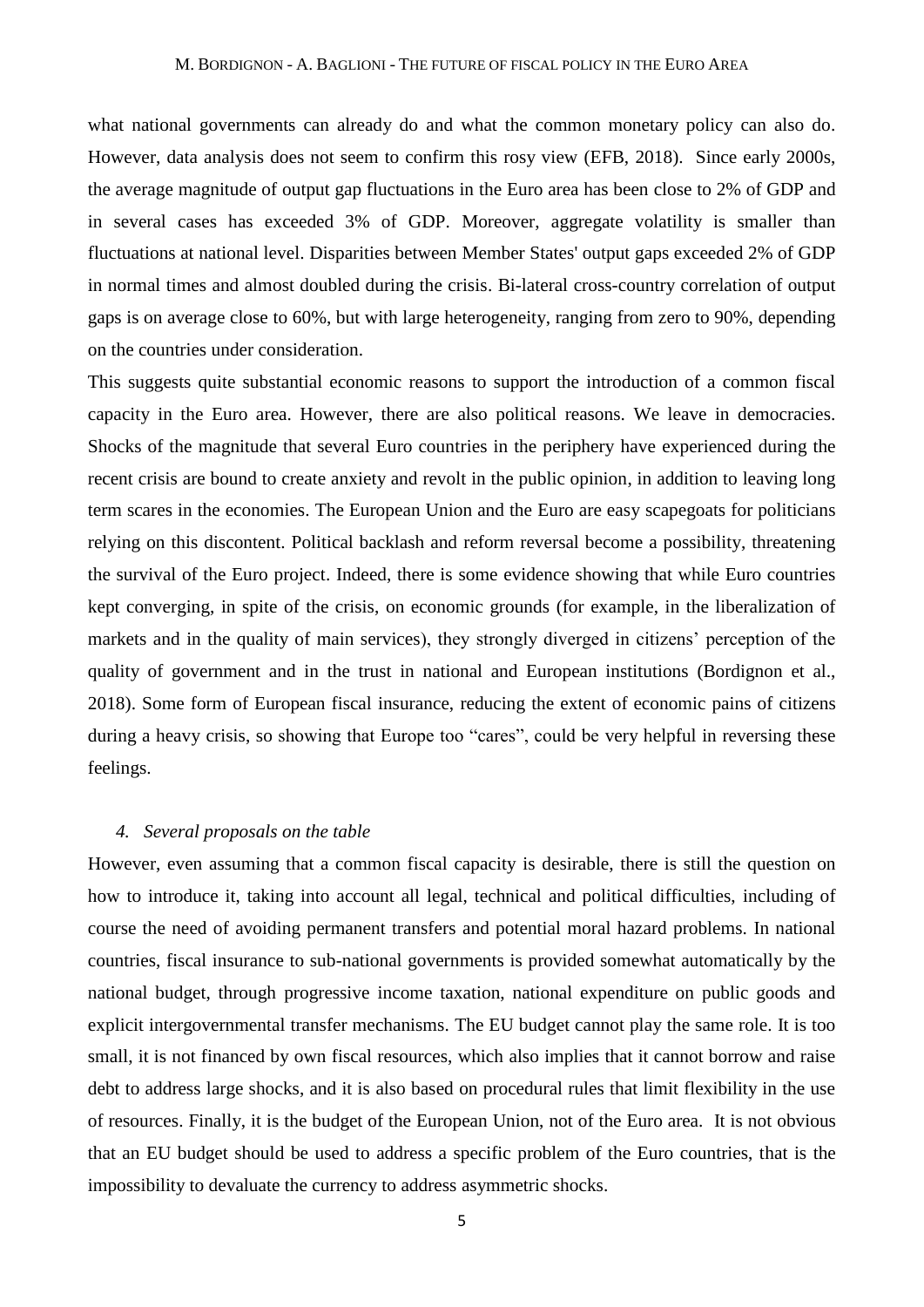None of these characteristics is likely to change in the near future. The bulk of public expenditure in national countries is made up by the social welfare systems, where national political preferences are still too diverse for imagining a larger devolution of competences. This of course does not mean that the EU budget should and could not be revised. To the contrary, there are strong economic arguments to return some competences to member countries, focussing instead more the European budget on truly European "public goods"<sup>6</sup>. And relatively large expenditure programs on some general topics of interest for EU countries (say, infrastructure or digital economy) could provide some form of insurance. Still, size matters.

An example is the recent proposal by the EU Commission (May 2018) to use the EU budget to provide some insurance to Euro member countries. The Commission advocates the introduction of a European Investment Stabilization Fund, making loans to support public investments in Euro countries hit by a large crisis, coupled by a grant in the form of interest rate subsidies, which can cover the entire interest payment. But leaving aside other details, the size of the envisaged program is too small to provide any meaningful support, 30 billion for all Euro countries<sup>7</sup> for the entire period. Loans to countries are also capped, so back of the envelope computations suggest the actual support would be probably be less than 0.1% of GDP in the entire period. Clearly, not enough.

Several authors (Ubide 2015, Tabellini 2017, Corsetti *et al*. 2016), in slight different forms, have discussed ways to tackle this problem, namely how to build up a relatively large Euro fiscal capacity without a large Euro Budget. In the present context, these ideas sound as political science fiction, but it is worth recalling that a solution could be found if there were enough political will. The general idea is to set up a system where countries commit to transfer part of their fiscal resources (say, 1% of  $GDP^8$ ) for a long period of time (say, 50 years) to a Euro Fiscal Authority (the Euro Minister of Treasury? A reformed ESM?). Out of these committed future payments, the Fiscal Authority would issue bonds (generally called stability bonds). In normal times, these bonds would just be given back to member countries in proportion of their payments and could be used by countries to substitute national bonds. In exceptional times, the Fiscal Authority could use these stability bonds to support the economy of the Euro area through general expenditure programs or to help countries hit by particularly strong negative shocks. Of course, the Fiscal Authority should be governed by Euro member countries, with rules less stringent than unanimity, and being made accountable to the Euro-Parliament to maintain democratic legitimacy.

<sup>6</sup> The proposal of the EU Commission for the Multiannual Financial Perspectives in 2020-27 makes some timid steps in this direction, marginally reducing the share of the EU budget going to agriculture and cohesion funds and increasing instead expenditures on security, border controls and defense.

 $<sup>7</sup>$  Plus Denmark, although it is no clear why.</sup>

<sup>&</sup>lt;sup>8</sup> Some suggest these fiscal resources could come from the seignorage that is paid by the Eurosystem to national treasuries.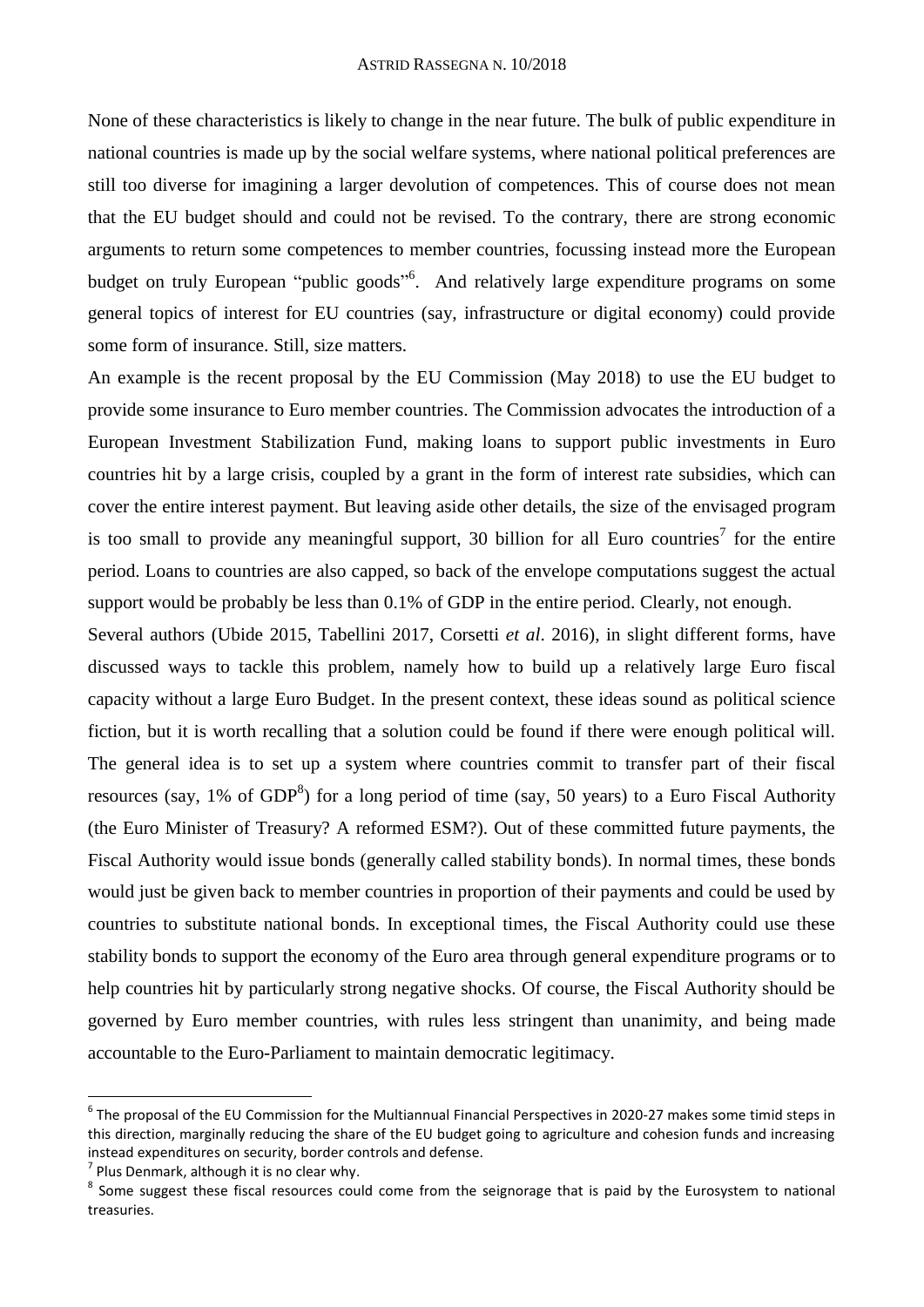This proposal would kill several birds at once. Once a sufficient amount of stability bonds has been issued, they would become the "safe-bond" that is generally argued is needed to anchor the Eurozone financial systems and complete both the Banking and Capital Markets Unions. National banks and other financial institutions would hold them and the ECB could use them for its open market operations. This would ease the "doom loop" problem, the excess holdings of domestic public debt by national banks. Lacking the potential support of the ECB, national debt would also become more risky, imposing a higher marginal cost on high debt countries, thus strengthening market discipline.

The problem with this proposal is that in order to eliminate moral hazard effects, the Fiscal Authority should have more incisive powers on the budget choices of member countries. Not only the Fiscal authority should be in charge on fiscal surveillance on member countries, implementing the SGP, but it should also have the power to veto ex ante the budget law of a member country if that violates the EU rules. This would assure the more financially sound countries that the risk sharing that they implicitly provide, would not be wasted by the irresponsible behavior of other member countries. However, no Euro country seems to be willing to consider this passage: sovereignty in fiscal matters is still perceived as too central for the national authorities' role, to giving it up to a federal body. More generally, this refusal reflects the fundamental problem of the EMU: the lack of a political union, that is of a federal body with sufficient resources and democratic legitimacy to back the monetary union when needed.

Given this political deadlock, the other solutions on the table are just pale versions of the proposal discussed above and quite likely less effective. A largely discussed possibility is to enlarge the tasks of the ESM, allowing it to intervene even before a country has lost access to financial markets<sup>9</sup>. As is the case with the International Monetary Fund, the ESM could provide precautionary credit lines and short term loans based on ex ante (but not ex post) conditionality to countries that have temporary difficulties in accessing financial markets. This might prevent a full-blown financial crisis to occur and consequently improve financial integration across Euro member countries. Ex ante conditionality (say, the respect of the SGP) would also provide better incentives to policy setting by governments. However, the effectiveness of this proposal depends very much on its design. The experience of the IMF with similar programs is not very encouraging. Countries typically do not apply to these programs, because they are afraid that applying might send a negative signal to markets, precipitating rather than averting a crisis. Moreover, enlarging the role

 $^9$  This hypothesis is usually associated with the proposal of transforming the ESM in a European Monetary Fund, but it is not obvious why. In fact, the ESM has already two of these types of facilities, the precautionary conditioned credit line and the enhanced condition credit line, none of which has ever been used by member countries. The proposals typically suggest to revise these two tools and make them more user friendly in order to incentivize their use.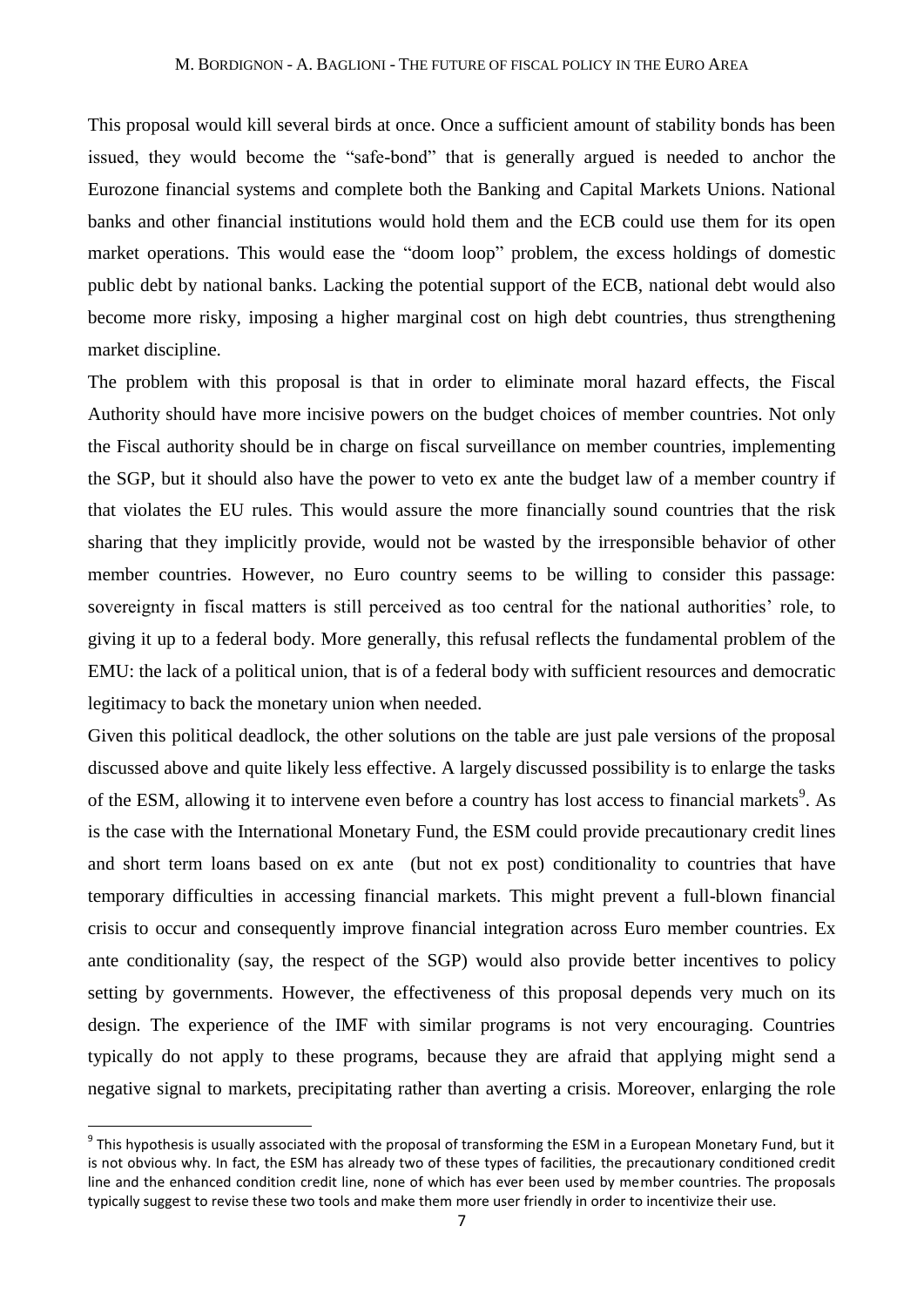of the ESM would probably require a deep reform of its governance system, overcoming the unanimity rule. While several proposals are on the table, including one by the Commission itself $10$ , the positions of member countries differ too substantially on this issue to predict a rapid solution.

A second set of proposals (not necessarily alternative to the first one) focus instead on the idea of setting up a "rainy day fund". In normal times, Euro countries would transfer resources to a European body (the ESM? The EU budget? Another specific budget for the Euro area?); in bad times, the fund would support countries in difficulty. The annual payment by each country to the Fund would be very low (depending on the proposal, about 0.1-0.3% of GDP) and contributions from the Fund (or at least, in some proposals, the part in excess of the cumulated contribution by each single country) would be conditional to the respect of fiscal rules (that is, there would be ex ante conditionality). Total payments to the Fund could also be capped at some level, that is: the Fund might not receive further contributions, when they reach some predetermined level of Euro countries GDP. To avoid moral hazard, and to avoid the transformation of support from the Fund in permanent contributions from other countries, one might also think to other mechanisms, like: a cap to the maximal level a country can receive from the Fund, increased contributions by countries that more often receives resources from the Fund, and so on. The general idea is that the Fund should provide some insurance against large shocks and at the same time give correct incentives to member countries. These would come from ex ante conditionality (the respect of fiscal rules), but also by the fact that financing the Fund in good times means forcing fiscal policy to be less pro-cyclical than usually is in these periods, as some money would be subtracted from a country Treasury.

The many proposals on the ground (see for instance EU Commission 2017, Beblavý and Karolien 2017, Bénassy-Quéré et al. 2018, Arnold et al. 2018, Carnot et. al. 2017) differ greatly among each other along several dimensions. 1) In terms of the expected size of the Fund. 2) In terms of the "trigger" mechanism allowing access to the Fund, in particular whether it would be automatically activated on the basis of some economic indicators, or based on some technical assessment and discretionary decision. 3) In terms of whether the Fund should aim at covering only asymmetric or also symmetric shocks. 4) In terms of whether the Fund could borrow (out of expected future payments) in the case where it had not yet accumulated enough resources to play its role when a crisis hits. 5) In terms of whether the Fund should aim to cover only large shocks or relatively smaller ones. 6) Finally, they differ in terms of whether the Fund resources could be freely used by a country or used only to finance some particular type of expenditure (say, unemployment benefits or infrastructures). All these issues would require a lengthy discussion; indeed an entire chapter of the June 2018 Report (EFB, 2018) of the European Fiscal Board (to which one of the author of this

 $10$  See the December 2017 proposal of the Commission (2017).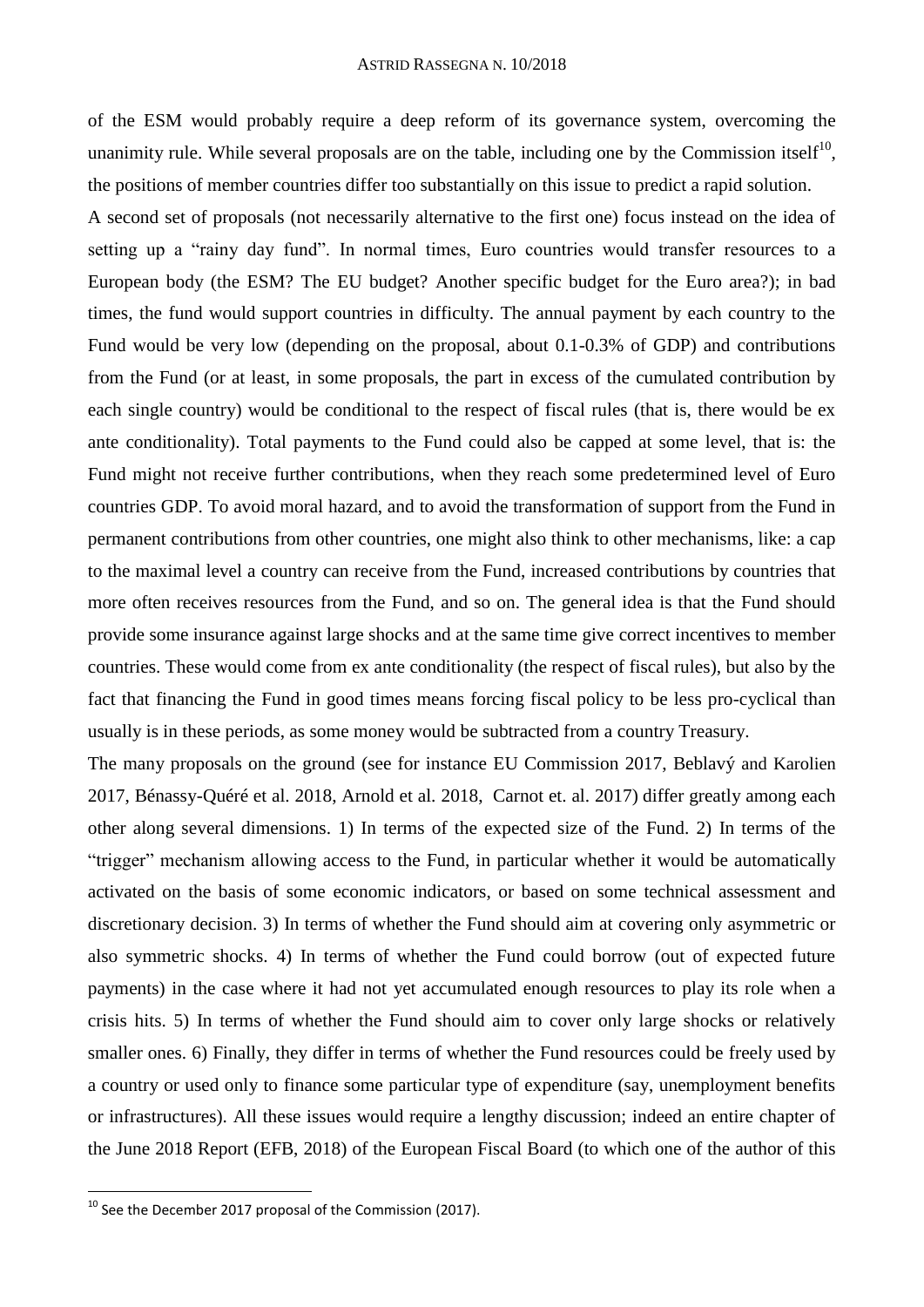paper contributed) is devoted to them. Let us just summarize here the main conclusions reached in this Report.

First, size is important. The IMF (see Arnold et al. 2018) estimates that somewhat between 1 to 2% of the GDP of a country hit by a large recession (as we witnessed during the recent financial crisis) should be needed to provide relief ex post and proper incentives ex ante. As yearly contributions to the Fund are supposed to be very small (for both political and practical reasons, as they are not returned to countries in normal times), this implies that, if the Fund is not allowed to borrow, it would take a very long time to accumulate enough resources for it to be of any use. Second, as the main important shocks in the Euro area are symmetric, and we already had evidence of sub-optimal fiscal policy in the presence of a large symmetric shock, it would not make much sense to limit the Fund only to address asymmetric shocks. Third, as there are already several lines of defense at the national level against a downturn, the Fund should be really activated only in presence of a relatively large shock. Fourth, automaticity has its merits, both for a timely response and on political grounds. But the long list of criteria that have been proposed in the literature as potential trigger mechanisms for the activation of the Fund (variations of GDP and/or unemployment with respect to a trend, output gap measures, current balances, etc.) all have their limits, given the wellknown difficulty of assessing in real time the condition of an economy. It is difficult to avoid the conclusion that some kind of in-depth technical analysis is needed to establish if the conditions for triggering the Fund are satisfied, leaving to politics to take the final decision. Fifth, ex ante conditionality, in terms of respecting the rules, it is hard to establish with the present overly complex system of fiscal surveillance. A simplification of the rules (as proposed by several bodies, including the Commission and the EFB itself) would make much easier to enforce the mechanism and induce correct incentives on governments. Sixth, there are strong arguments for conditioning resources from the Fund to finance only some specific components of public expenditure. There is an over-whelming evidence showing that during a crisis fiscal consolidation is typically obtained by sacrificing mostly investment and capital expenditures. And indeed public investments in the Euro area have been largely reduced as a consequence of the crisis and are still much below their precrisis level. This is a bad choice, both because fiscal multipliers are typically higher for capital expenditure than current expenditure, and because cutting capital expenditure means reducing future growth.

#### *5. Concluding remarks*

The European monetary union needs some urgent reforms to thrive. Surely, completing the Banking Union and starting with a Capital Markets Union are priority projects. But fiscal policy also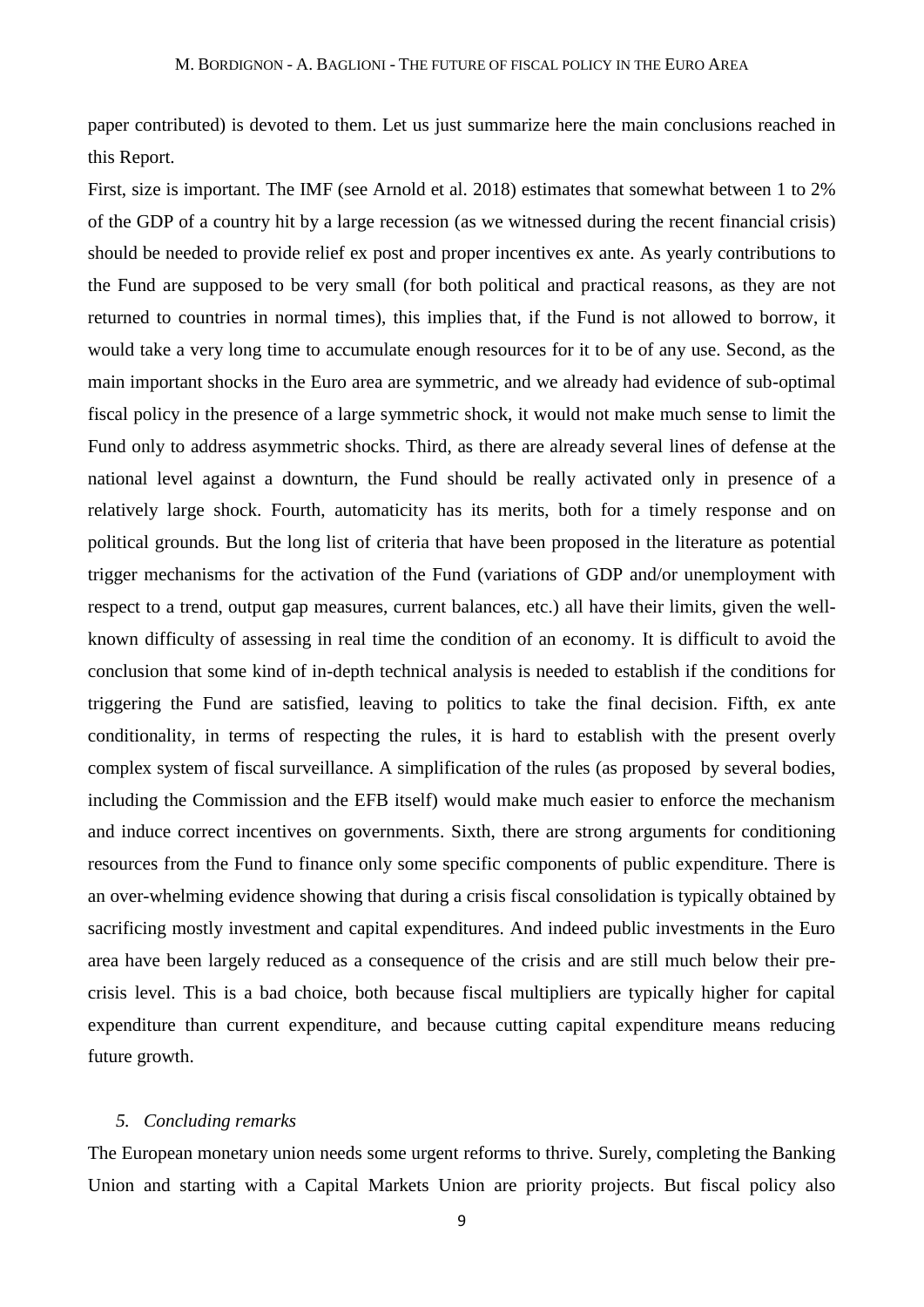deserves consideration. Fiscal brakes are important, particularly in a currency union, but they are not a tool for macroeconomic management. And coordination of fiscal policies of otherwise completely autonomous countries has proved to be a chimera. Some centrally managed macroeconomic mechanism is needed for increasing risk resilience in an otherwise poorly equipped monetary union. Large mechanisms, that would make the EMU more similar to other monetary unions and national states are technically possible, but probably unrealistic in the current political juncture. But some intermediate mechanisms, such as a common fiscal capacity, could be introduced. If correctly managed, such mechanism would also provide strong incentives for risk reduction, strengthening the monetary union.

# **References**

Alcidi, C. and Thirion, G. (2017), *Fiscal risk sharing and resilience to shocks: lessons for the euro area from the US*, CEPS Working Document, No. 2017/07, May

Arnold, N. *et al.* (2018), *A Central Fiscal Stabilization Capacity for the Euro Area*, IMF Staff Discussion Notes 18/03, International Monetary Fund.

Baldwin R. and Giavazzi F. eds (2015) *The Eurozone Crisis. A Consensus View of the Causes and a Few Possible Solutions*, CEPR, London.

Beblavý, M. and Karolien L. (2017), *Feasibility and Added Value of a European Unemployment Benefits Scheme*, CEPS Papers 12230, Centre for European Policy Studies.

Bénassy-Quéré *et al*. (2018), *Reconciling risk sharing with market discipline: A constructive approach to euro area reform*, CEPR Policy Insight, No. 91.

Bordignon M., Gatti N. and Onorato M. (2018), *Getting closer or falling apart? Euro countries after the crisis,* mimeo, Università Cattolica del Sacro Cuore, Milano.

Campos, N. F., Fidrmuc, J. and Korhonen, I. (2018), *A Meta-Analysis of the Effects of Currency Unions on Business Cycle Synchronisation*, Journal of Economic Literature E32, F42.

Carnot, N., Kizior, M. and Mourre, G. (2017), *Fiscal stabilisation in the euro area: A simulation exercise*, Working Papers CEB, 17-025, Université Libre de Bruxelles.

Corsetti G. *et al*. (2016), *Macroeconomic stabilization, monetary-fiscal interactions, and Europe's monetary union*, ECB Working Paper no. 1988.

Costancio V. (2018), *Completing the Odyssean journey of the European monetary union*, Remarks at the ECB Colloquium on "The future of central banking", Frankfurt, 16-17 May 2018.

Draghi M. (2018), *Risk-reducing and risk-sharing in our Monetary Union,* Speech at the European University Institute, Florence, 11 May 2018.

European Commission (2007), *Cross-border risk sharing: has it increased in the euro area?*, Quarterly Report on the Euro Area, 6(3).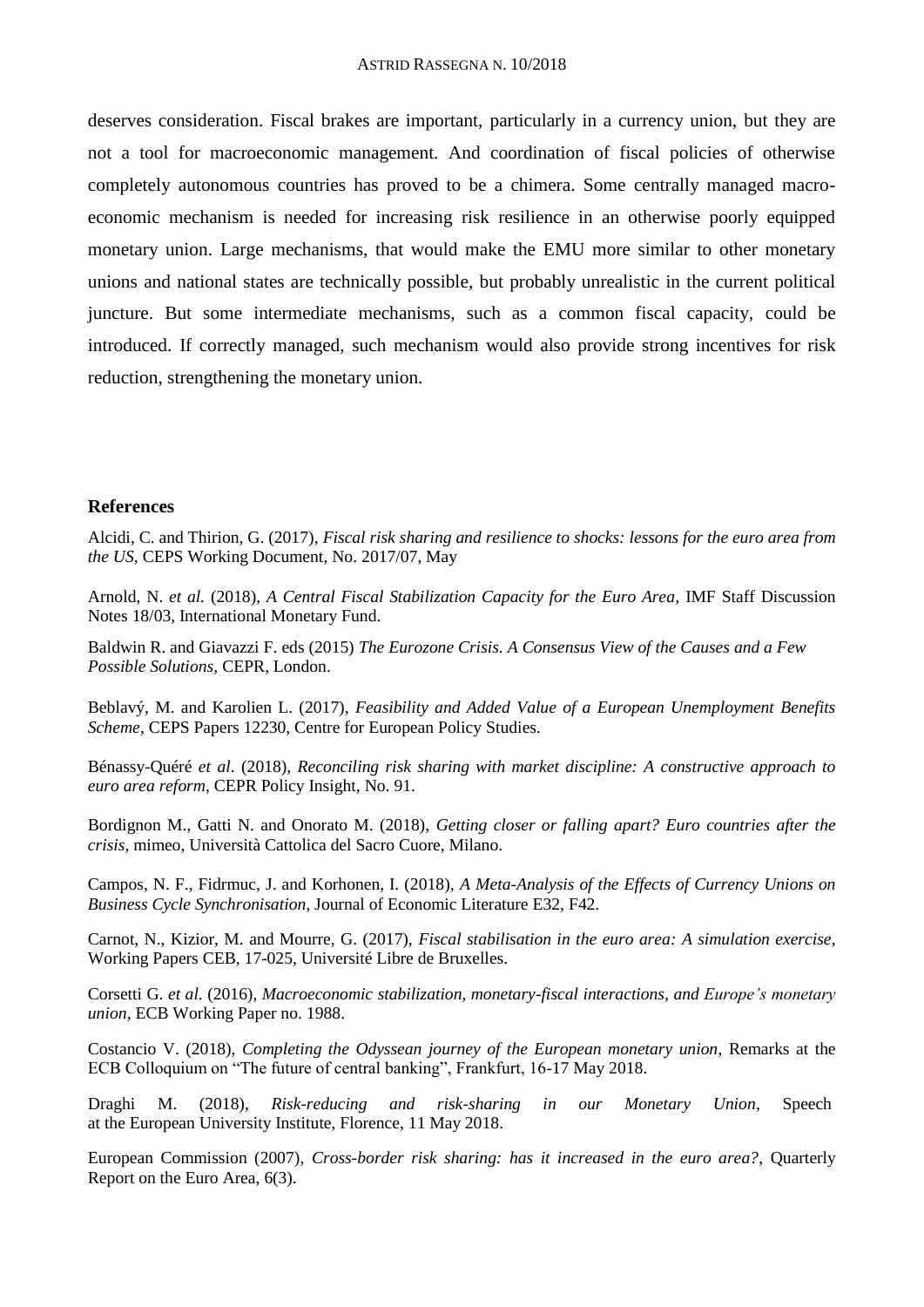#### M. BORDIGNON - A. BAGLIONI - THE FUTURE OF FISCAL POLICY IN THE EURO AREA

European Commission (2017), *Proposal for a Council Regulation on the establishment of the European Monetary Fund,* COM(2017) 827 Final, December

European Commission (2017*), Communication from the Commission to the European Parliament, the European Council, the Council and the European Central Bank – New budgetary instruments for a stable euro area within the Union framework*, COM(2017)822 Final, December.

European Fiscal Board (2018) *Assessment of the prospective fiscal stance appropriate for the euro area***,**  Brussels.

Five Presidents' Report (2015), *Completing Europe's Economic and Monetary Union*, EU Commission, Brussels.

Furceri, D. and Zdzienicka, A. (2015), *The Euro Area Crisis: Need for a Supranational Fiscal Risk Sharing Mechanism?*, Open Economies Review, Springer, 26(4): 683-710, September.

Kalemli-Ozcan S., Emiliano E., Sorensen, B. (2014). "*[Debt Crises and Risk Sharing: The Role of Markets](https://ideas.repec.org/p/nbr/nberwo/19914.html)  [versus Sovereigns](https://ideas.repec.org/p/nbr/nberwo/19914.html)*," [NBER Working Papers](https://ideas.repec.org/s/nbr/nberwo.html) 19914, National Bureau of Economic Research, Inc.

Milano V. and P. Reichlin (2017) *Risk sharing across the US and Eurozone: The role of public institutions* VOX

Rannenberg, A., C. Shoder and Strasky, J. (2015), *The macroeconomic effects of the European Monetary Union's fiscal consolidation from 2011 to 2013: a quantitative assessment*, IMK Working Paper 156.

Tabellini G. (2017), *Which Fiscal Union?*, mimeo (previous version published in *How to fix the Eurozone?*, edited by R. Baldwin and F. Giavazzi, 2016).

Ubide A. (2015), *Stability bonds for the euro area*, Peterson Institute Policy Brief no. 15-19.

Veld, J. (2013), *Fiscal consolidations and spillovers in the Euro area periphery and core*, EU Commission European Economy Paper, Economic Papers 506.